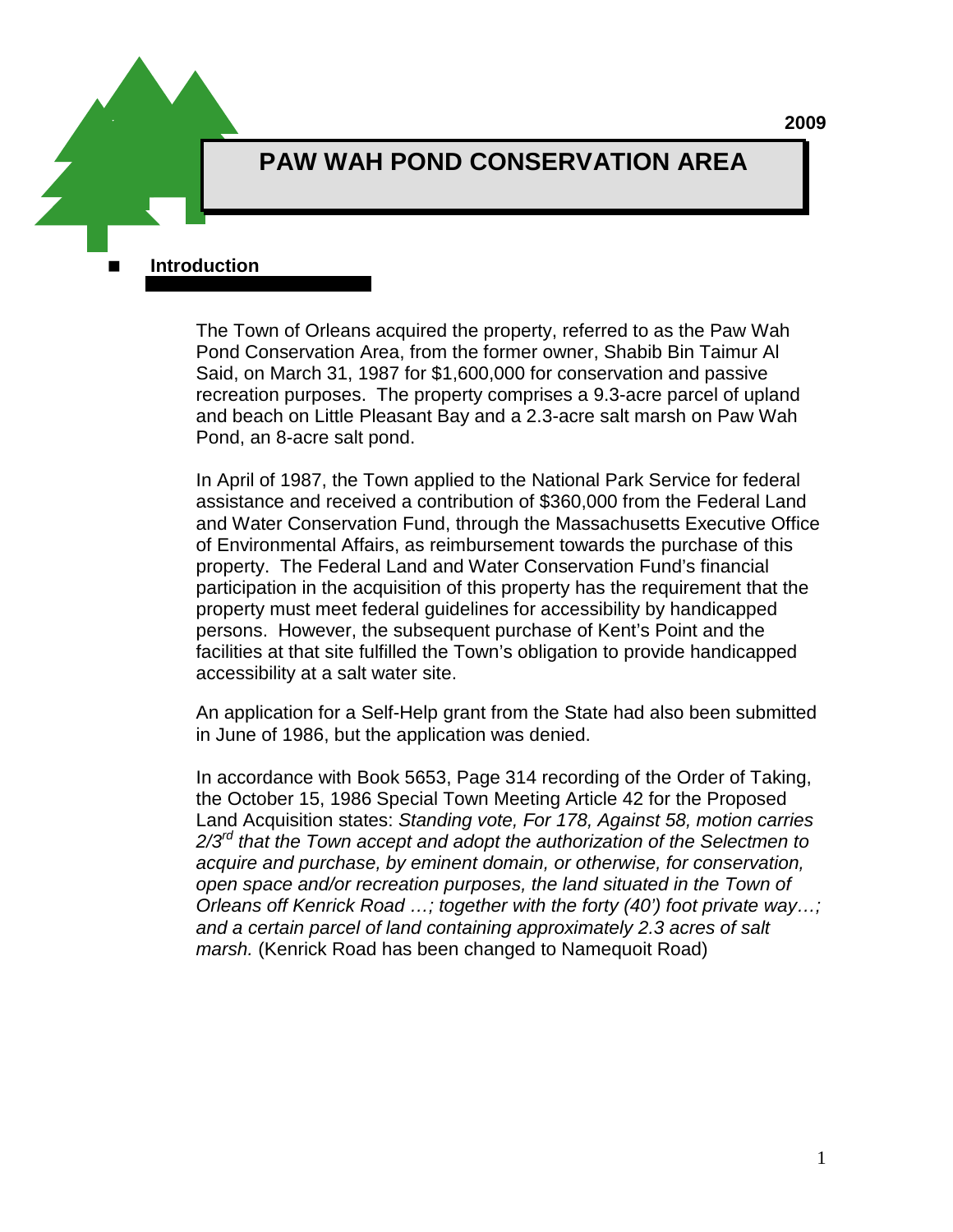#### **Management**

- -The Orleans Conservation Commission is responsible for the overall management of the property, including periodically reviewing usage, issues and problems and recommending improvements.
- -The Orleans Parks and Beaches Department provides routine operational maintenance, such as seasonal pruning and cleanup.
- -The Massachusetts Division of Conservation Services is the State agency that regulates the care and use of land purchased for conservation, open space, and recreational purposes.

#### **Site Description**

#### **Entranceway**

The entrance to Paw Wah Pond Conservation Area is located on Namequoit Road on the first right after the Town Landing on Paw Wah Pond. There is a Conservation Commission sign and a bike rack next to an undefined parking area.

The parking area is at the highest elevation on the property about 45' above sea level. The land slopes downward from this point to Pleasant Bay to the south and Paw Wah Pond to the west. Fronting Pleasant Bay is a steep coastal bank about 10' high with a narrow marsh along the beach. This bank occasionally slumps due to being undercut by wave action. The bank fronting Paw Wah Pond is much higher, 18 – 20', and more gradual with a much wider salt marsh ranging from 20' to 150' along its foot.

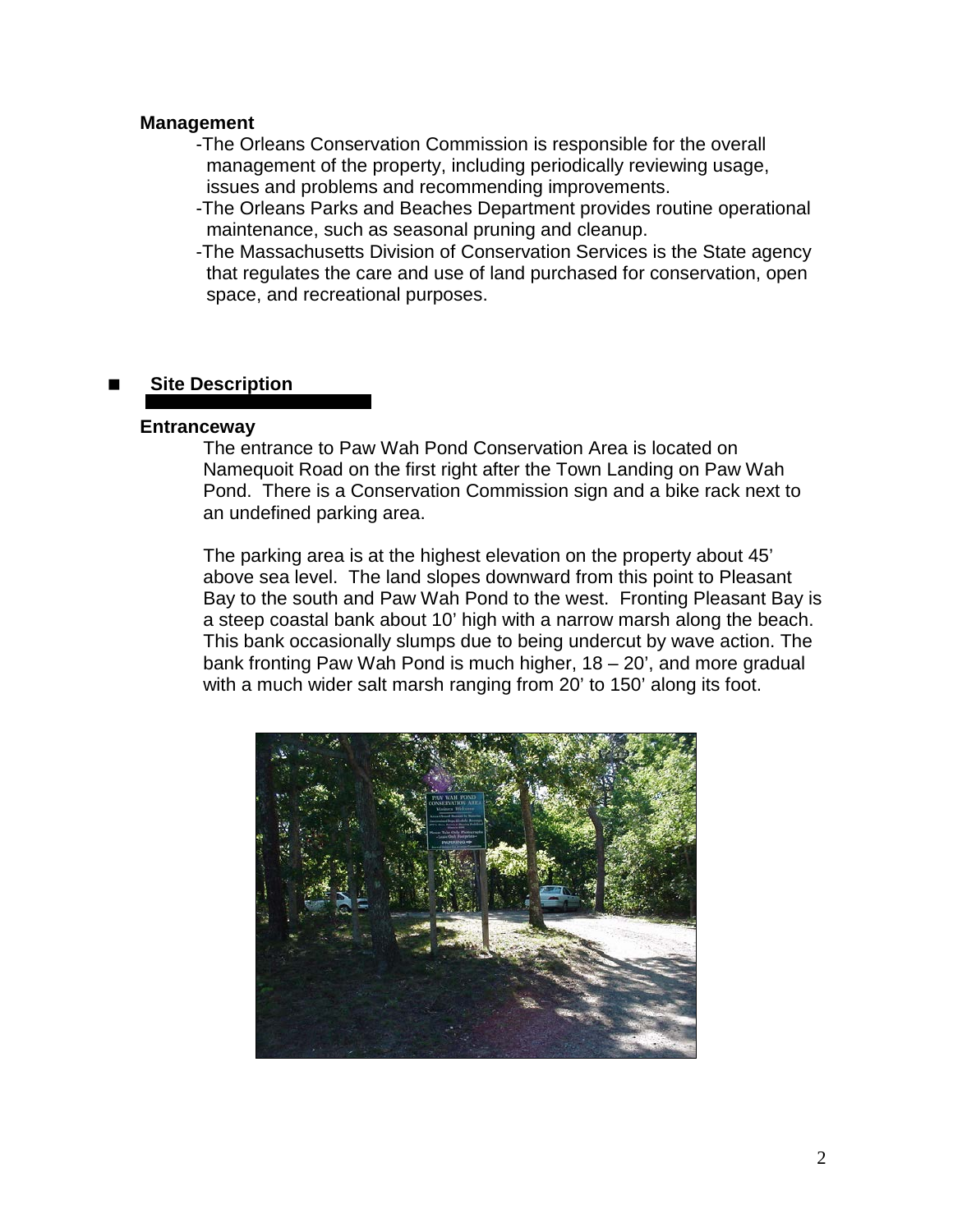The Paw Wah Pond Conservation Area has been developed for public use with several trails crossing from one side to the other of the main trail loop to Pleasant Bay and a further loop extending down and along the beach and returning up a set of timber steps. There is an informational plaque about the salt marsh near the steps. There are several benches and picnic tables arrayed around the property.



#### **Woodland and Salt Marsh**

The upland part of this property features a mixed forest community of pitch pine, white pine, and black and white oak. Off the paths the understory is almost impassable with poison ivy, bull briar, and fallen trees. There are also English oaks on this property introduced from early settlers. Some of the white pines are quite large. One is over 2' in diameter and according to a pamphlet written by Mark Robinson for Paw Wah Pond would have been considered a King's tree and saved to make masts. This pamphlet also describes a nearby settlement in 1762 of 64 members of the remnants of the Nauset tribe. Ottinamut was their name for Paw Wah Pond.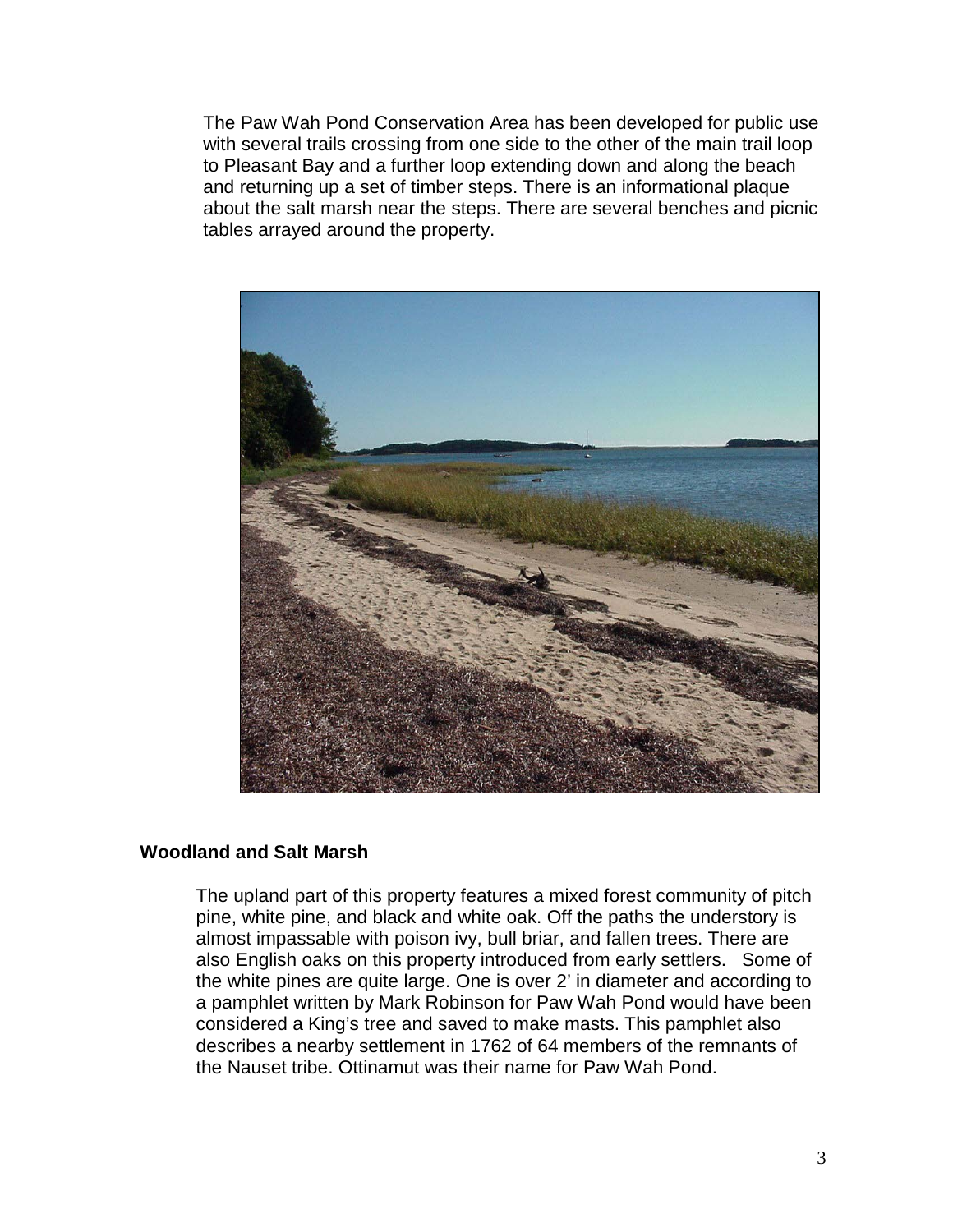According to The Natural Heritage and Endangered Species Program Classification of the Natural Communities of Massachusetts this woodland would be described as a White Pine-Oak Forest. Pitch pine is also common but few hard woods other than oaks are on this site. There is one chestnut on the border that has produced nuts recently.

Under this classification system the marshland would be described as Estuarine Intertidal: Salt Marsh. Salt marshes form in tidal areas protected from heavy surf and the band of marsh is much wider in the shelter of Paw Wah Pond than in the open Pleasant Bay. Spartina alterniflora grows closest to the water between the low and mean high tide followed by the much lower grass community of Spartina patens often mixed with Distichlis spicata or spike grass. A rush, Juncus gerardii, is common on the outer edge. Salt tolerant flowers such as sea-lavender and seaside goldenrod, and succulents such as glasswort, Salicornia spp. and saltwort, Salsola kali, grow throughout this area. Salt tolerant groundsel shrubs grow at the edge of this zone toward the upland. There is additional marsh to the west owned by the Orleans Conservation Trust.

Birds recorded on this site included many shorebirds: sandpipers, ducks, geese, herons, and upland birds: chickadees, warblers, brown creepers, redbreasted nuthatches. Mammals recorded on this site included chipmunks, grey squirrels, and mice. Birds that commonly nest in White Pine-Oak Forests include eastern wood pewee, red-eyed vireo, brown creeper, hermit thrush, chickadee, and red-breasted nuthatch.

In fall and winter short-eared owls, snowy owls, and northern harrier hunt in salt marshes. A few terrestrial mammals, such as meadow voles, forage in salt marshes but retreat to dryer areas during high tides. Fiddler crabs are a common invertebrate. Associated rare animals include the osprey, and the spartina borer.